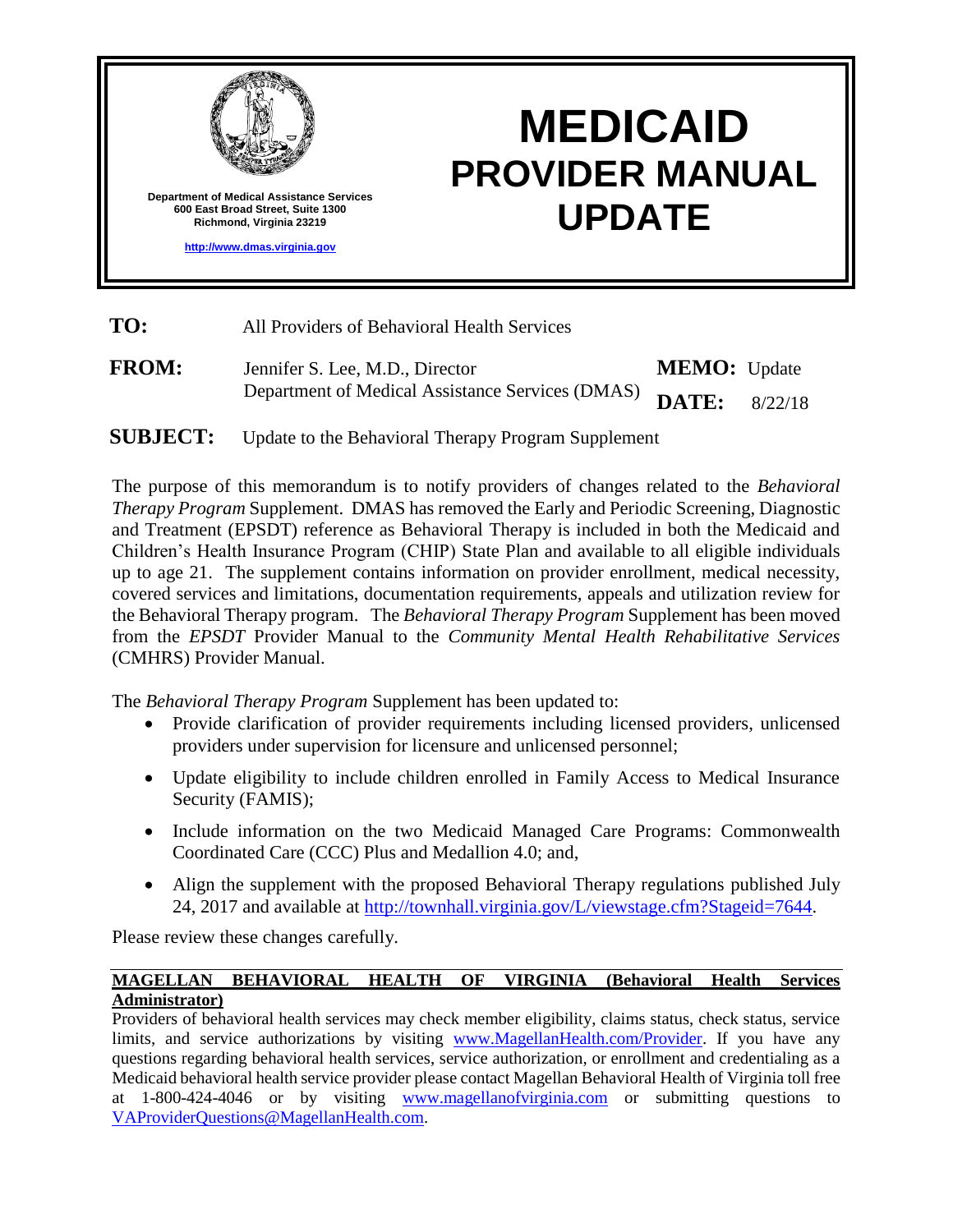Memorandum: Update August 22, 2018 Page 2

#### **MANAGED CARE PROGRAMS**

Most Medicaid individuals are enrolled in one of the Department's managed care programs: Commonwealth Coordinated Care Plus (CCC Plus), and Program of All-Inclusive Care for the Elderly (PACE). In order to be reimbursed for services provided to a managed care enrolled individual, providers must follow their respective contract with the managed care plan/PACE provider. The managed care plan/PACE provider may utilize different prior authorization, billing, and reimbursement guidelines than those described for Medicaid fee-for-service individuals. For more information, please contact the individual's managed care plan/PACE provider directly.

Contact information for managed care plans/PACE providers can be found on the DMAS website for each program as follows:

- $\triangleright$  Medallion 4.0: [http:/www.dmas.virginia.gov/Content\\_pgs/medallion\\_4-home.aspx](http://www.dmas.virginia.gov/Content_pgs/medallion_4-home.aspx)
- Commonwealth Coordinated Care Plus (CCC Plus): [http://www.dmas.virginia.gov/Content\\_pgs/mltss-proinfo.aspx](http://www.dmas.virginia.gov/Content_pgs/mltss-proinfo.aspx)
- Program of All-Inclusive Care for the Elderly (PACE): [http://www.dmas.virginia.gov/Content\\_atchs/ltc/WEB%20PAGE%20FOR%20PACE%20Sites%](http://www.dmas.virginia.gov/Content_atchs/ltc/WEB%20PAGE%20FOR%20PACE%20Sites%20in%20VA.pdf) [20in%20VA.pdf](http://www.dmas.virginia.gov/Content_atchs/ltc/WEB%20PAGE%20FOR%20PACE%20Sites%20in%20VA.pdf)

#### **COMMONWEALTH COORDINATED CARE PLUS**

Commonwealth Coordinated Care Plus is a required managed long term services and supports program for individuals who are either 65 or older or meet eligibility requirements due to a disability. The program integrates medical, behavioral health, and long term services and supports into one program and provides care coordination for members. The goal of this coordinated delivery system is to improve access, quality and efficiency. Please visit the website at: [http://www.dmas.virginia.gov/Content\\_pgs/mltss-home.aspx.](http://www.dmas.virginia.gov/Content_pgs/mltss-home.aspx)

#### **VIRGINIA MEDICAID WEB PORTAL**

DMAS offers a web-based Internet option to access information regarding Medicaid or FAMIS member eligibility, claims status, payment status, service limits, service authorizations, and electronic copies of remittance advices. Providers must register through the Virginia Medicaid Web Portal in order to access this information. The Virginia Medicaid Web Portal can be accessed by going to: [www.virginiamedicaid.dmas.virginia.gov.](http://www.virginiamedicaid.dmas.virginia.gov/) If you have any questions regarding the Virginia Medicaid Web Portal, please contact the Conduent Government Healthcare Solutions Support Help desk toll free, at 1- 866-352-0496 from 8:00 a.m. to 5:00 p.m. Monday through Friday, except holidays. The MediCall audio response system provides similar information and can be accessed by calling 1-800-884-9730 or 1-800- 772-9996. Both options are available at no cost to the provider.

#### **KEPRO PROVIDER PORTAL**

Providers may access service authorization information including status via KEPRO's Provider Portal at [http://dmas.kepro.com.](http://dmas.kepro.com/)

#### **"HELPLINE"**

The "HELPLINE" is available to answer questions Monday through Friday from 8:00 a.m. to 5:00 p.m., except on holidays. The "HELPLINE" numbers are:

| 1-804-786-6273 | Richmond area and out-of-state long distance        |
|----------------|-----------------------------------------------------|
| 1-800-552-8627 | All other areas (in-state, toll-free long distance) |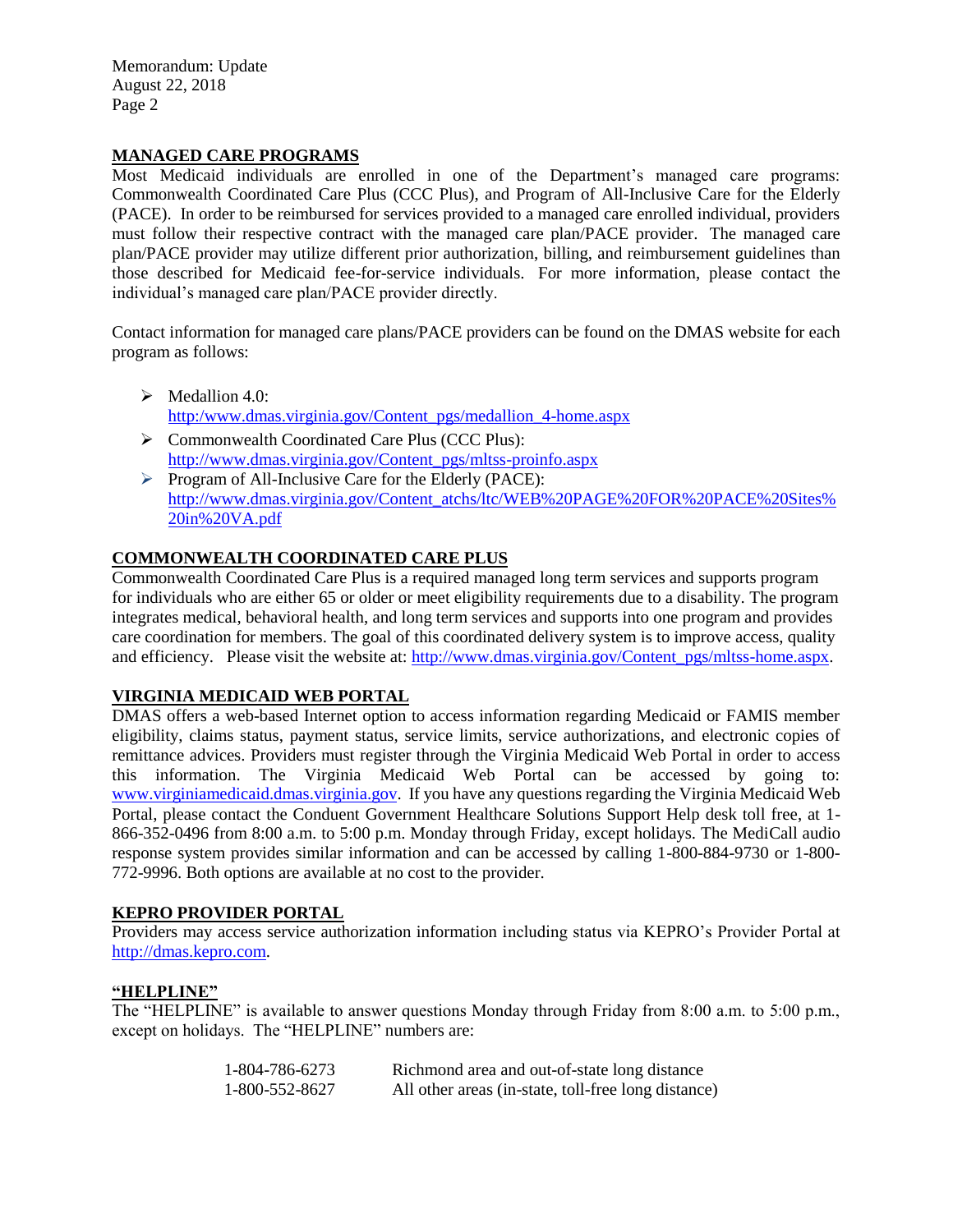Memorandum: Update August 22, 2018 Page 3

Please remember that the "HELPLINE" is for provider use only. Please have your Medicaid Provider Identification Number available when you call.

#### **TO ALL MEDICAID PROVIDERS: PROVIDER APPEAL REQUEST FORM NOW AVAILABLE**

There is now a form available on the DMAS website to assist providers in filing an appeal with the DMAS Appeals Division. The link to the page is [http://www.dmas.virginia.gov/Content\\_pgs/appeal-home.aspx](http://www.dmas.virginia.gov/Content_pgs/appeal-home.aspx) and the form can be accessed from there by clicking on, "Click here to download a Provider Appeal Request Form." The form is in PDF format and has fillable fields. It can either be filled out online and then printed or downloaded and saved to your business computer. It is designed to save you time and money by assisting you in supplying all of the necessary information to identify your area of concern and the basic facts associated with that concern. Once you complete the form, you can simply print it and attach any supporting documentation you wish, and send to the Appeals Division by means of the United States mail, courier or other hand delivery, facsimile, electronic mail, or electronic submission supported by the Agency.

#### **PROVIDERS: NEW MEDICARE CARDS ARE COMING**

CMS is removing Social Security Numbers from Medicare cards to help fight identity theft and safeguard taxpayer dollars. In previous messages, CMS has stated that you must be ready by April 2018 for the change from the Social Security Number based Health Insurance Claim Number to the randomly generated Medicare Beneficiary Identifier (the new Medicare number). Up to now, CMS has referred to this work as the Social Security Number Removal Initiative (SSNRI). Moving forward, CMS will refer to this project as the New Medicare Card.

To help you find information quickly, CMS designed a new homepage linking you to the latest details, including how to [talk to your Medicare patients](https://www.cms.gov/Medicare/New-Medicare-Card/New-Medicare-Card-Messaging-Guidelines-July-2017.pdf) about the new Medicare Card. Bookmark the New [Medicare Card](https://www.cms.gov/medicare/new-medicare-card/nmc-home.html) homepage and [Provider](https://www.cms.gov/Medicare/New-Medicare-Card/Providers/Providers.html) webpage, and visit often, so you have the information you need to be ready by April 1<sup>st</sup>.

Providers (which includes fee for service, Medicaid Managed Care Organizations, and Commonwealth Coordinated Care Plus) may share the following information with members:

#### **MEMBERS: NEW MEDICARE CARDS ARE COMING**

Medicare will mail new Medicare cards between April 2018 and April 2019. Your new card will have a new Medicare Number that's unique to you, instead of your Social Security Number. This will help to protect your identity.

Additional information is available at the following link: <https://www.medicare.gov/forms-help-and-resources/your-medicare-card.html>